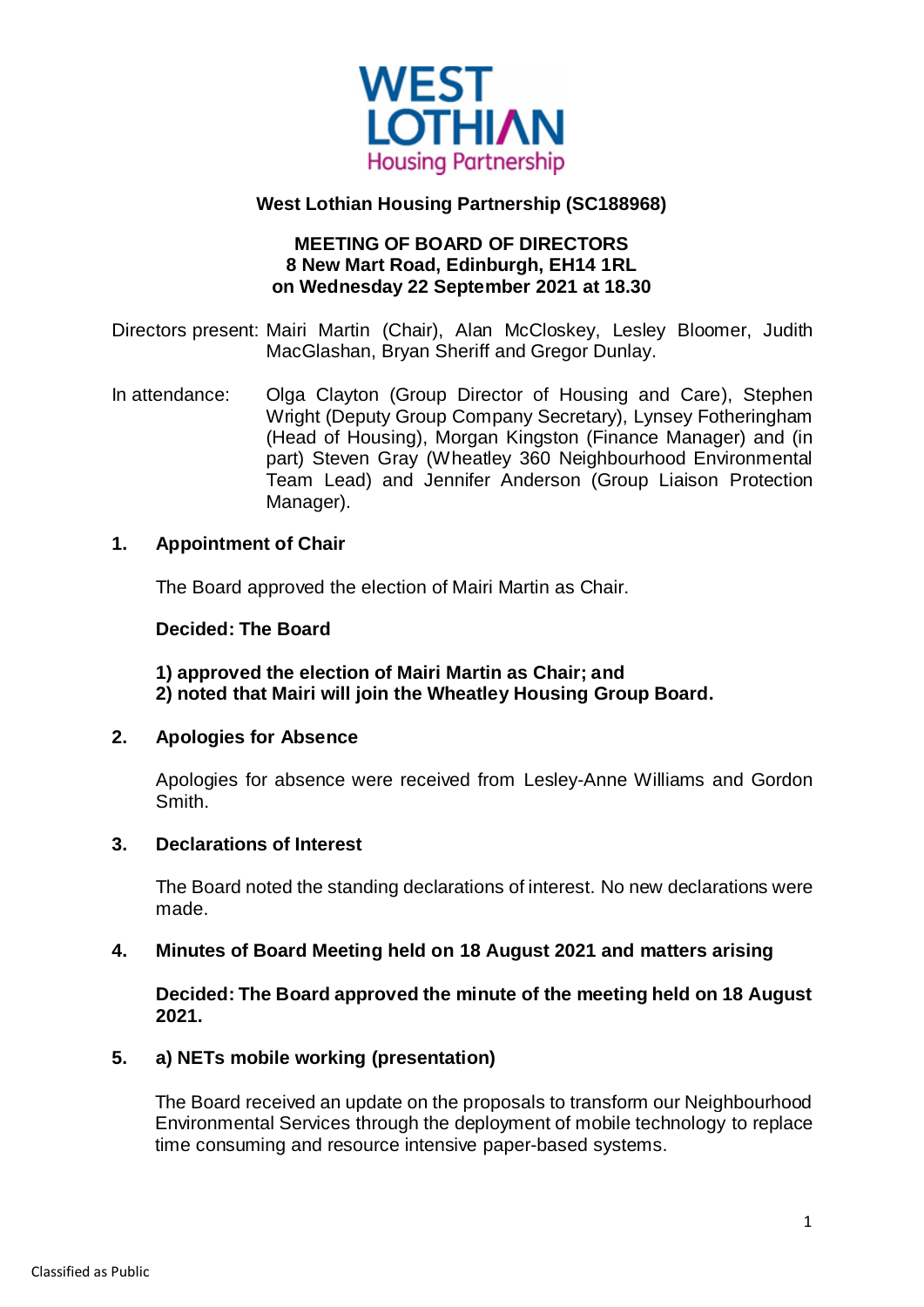The Board welcomed the development of the mobile technology and the benefit this would bring to both customers and staff, including improved customer service through accurate and timely responses to communication, operational efficiency gained through better access to management information, more control being given to employees to manage their working day. The Board considered and noted that we would ensure no customer is left behind by continuing to engage by telephone, face-to-face conversation and through the estate walkabouts.

### **Decided: The Board noted the presentation.**

## **b) Keep Scotland Beautiful**

The Board was updated on the outcome of a recent Wheatley Group Environmental Quality Standards Audit carried out on our developments by Keep Scotland Beautiful (KSB).

The Board was pleased to note that previous overall 5-star rating awarded at the 2018 audit had been retained.

## **Decided: The Board noted the report.**

#### **6. Revive project (presentation)**

The Board received a presentation on the Revive Scotland project - a move-on service for women suffering domestic abuse and at risk of homelessness - which forms part of our wider approach to preventing homelessness and supporting victims of domestic violence.

The Board discussed the positive impact that the project would have and the statistics around domestic abuse. The Board welcomed the project and noted that it complemented the support we are already able to offer anyone experiencing domestic abuse.

## **Decided: The Board noted the presentation.**

- **7.** [redacted]
- **8. AOCB**

There was no other competent business.

## **I certify that the above minute has been approved as a true and accurate reflection of the proceedings.**

**Signed \_\_\_\_\_\_\_\_\_\_\_\_\_\_\_\_\_\_\_\_\_\_\_\_\_\_ (Chair)**